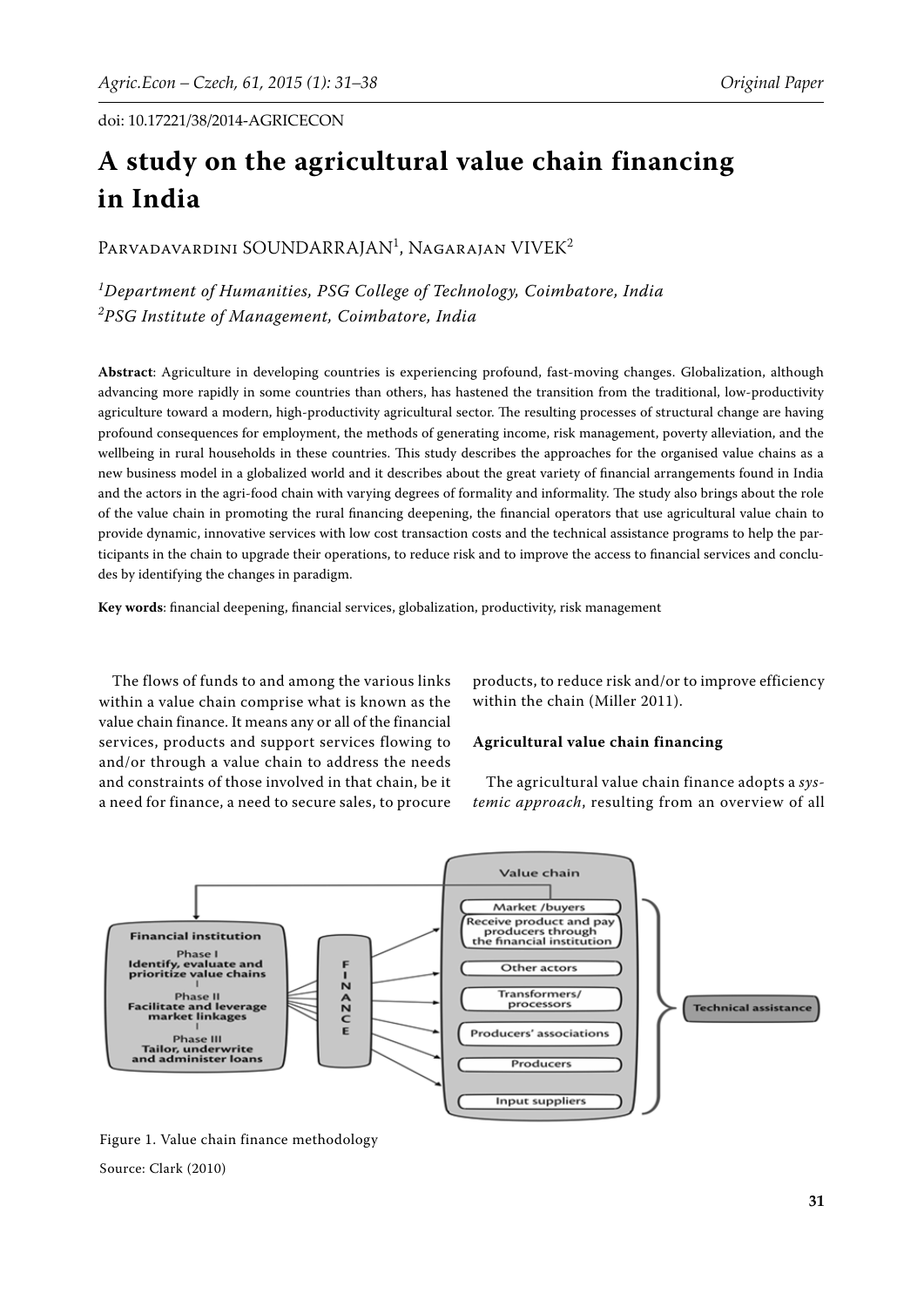

Figure 2. Actors in the agricultural value chain

```
Source: Urquidi (2010)
```
the actors and activities involved. Above all, it is a concept of how we see the chain, or the set of activities associated with the chain, and implies looking for ways to structure the finance accordingly, in order to minimize costs, to maximize efficiency and to minimize or reduce risk – which is the most important. In other words, it is a concept based on the information and analysis of risks, costs and benefits.

The value chain finance offers an opportunity to expand financing for agriculture, improve efficiency and repayments in financing, and to strengthen or consolidate linkages among participants in value chains. It can improve the quality and efficiency in financing agricultural chains by:

- Identifying the financing needed to strengthen the chain.
- Tailoring financial products to suit the needs of the participants in the chain.
- Reducing the financial transaction costs through the direct discounting of loan payments at the time of product sale.
- Using the value chain linkages and knowledge of the chain to mitigate risks to the chain and its partners.

| <b>Stages of Agricultural Finance</b>                                                                                                                                                                                                                        |                                                                                                                                                                                                                                                                                   |
|--------------------------------------------------------------------------------------------------------------------------------------------------------------------------------------------------------------------------------------------------------------|-----------------------------------------------------------------------------------------------------------------------------------------------------------------------------------------------------------------------------------------------------------------------------------|
| Agricultural Credit Era (1950 to 1985)                                                                                                                                                                                                                       | Donor Microfinance Era (1980 to 2000)                                                                                                                                                                                                                                             |
| Directed production credit<br>Subsidized credit<br>High transaction costs of lending<br>High loan losses<br>Government and donor refinanced lines of credit<br>through agricultural banks and others<br>Informal family and trader finance for small farmers | Rapid, small working capital loans<br>Group lending approaches<br>Focus on non-agricultural activities<br>Forces groups savings<br>Separation of financial services and business support<br>services.<br>High cost of microfinance                                                |
| Commercialization of MFIs (2000 to present)                                                                                                                                                                                                                  | Value Chain Finance (2005 to present)                                                                                                                                                                                                                                             |
| Formal MFIs<br>Little subsidy<br>Multiple products<br>Expansion and competition<br>New technologies<br>Interest by capital market investors and lenders                                                                                                      | Strategic focus on market potential of businesses<br>Linkages among suppliers, producers & marketing<br>companies<br>Growing importance of standards<br>Greater use of risk mitigating tools<br>Growing integration between banks and business<br>Growing use of new technologies |

Table 1. Evolution over the Years in Agricultural Finance in India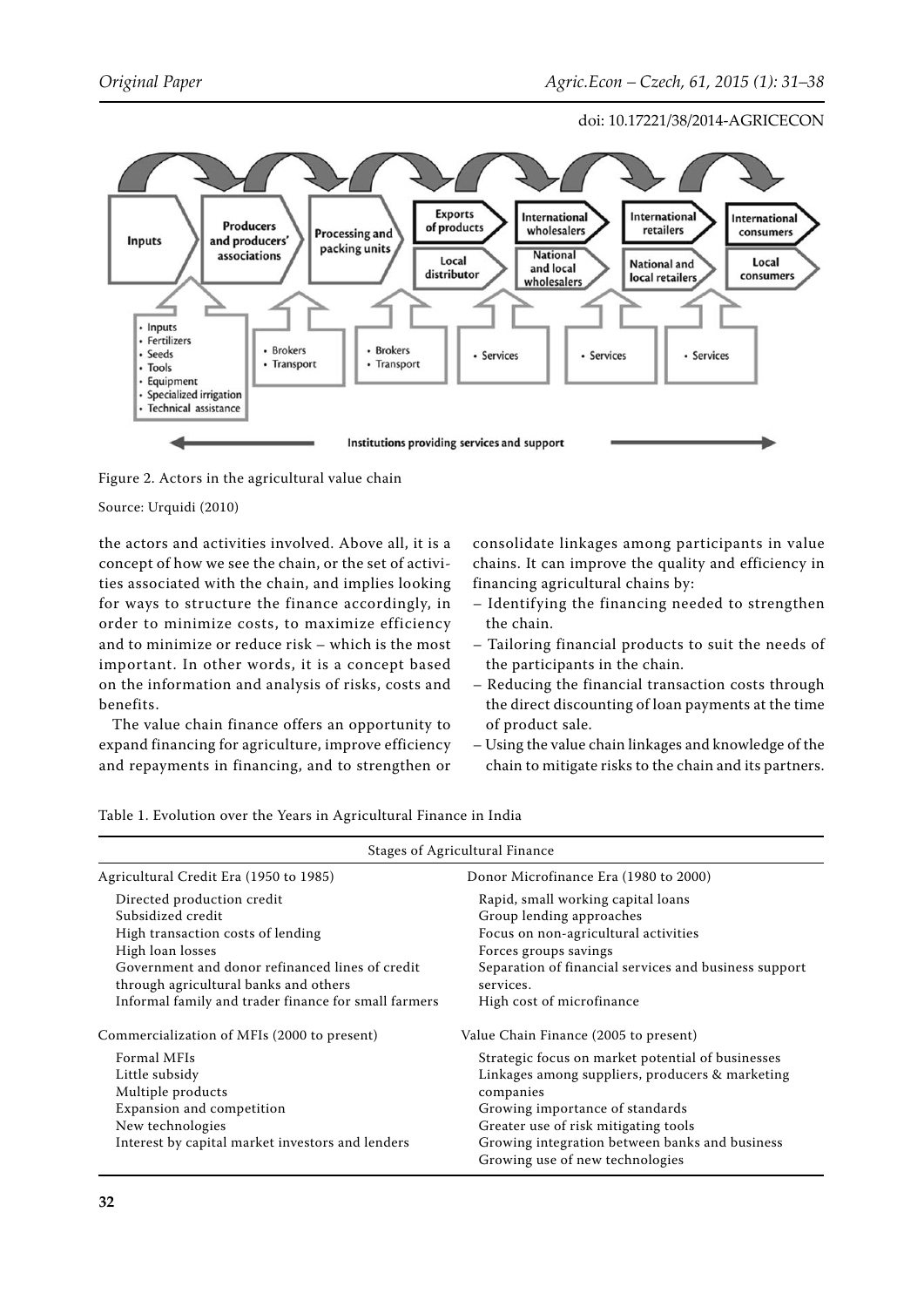It is not that the beginning of one of these eras means an end to the other. But indeed, the governments and donors have realized that a majority of rural households in rural India effectively do not have an access to agriculture and agribusiness finance. At the same time, business leaders in both finance and agriculture have come to realize that with the new innovations in communication technology, information management and business models, there is a wealth of new opportunities for them to profitably work directly and indirectly together. The the aaditional adversarial relations can be replaced by a win-win situation where transaction costs and mutual risks are reduced (Miller 2007).

# **FINANCIAL INSTRUMENTS USED IN AGRICULTURAL VALUE CHAIN FINANCING**

The agricultural value chain financing is an approach to financing. It uses an understanding of production value added and marketing process to determine financial needs and how to best provide financing to those involved. The various financial instruments that are often used are classified below from Vorley et al. (2008) and Miller and Jones (2010).

## **Product financing**

### **–** *Trader credit*

Traders advance funds to producers to be repaid, usually in kind, at the harvest time. This allows traders to procure products, and provides a farmer with the needed cash (for farm or livelihood usage) as well as a guaranteed sale of outputs. Less commonly, the trader finance can also be used "upward" in the chain whereby the trader delivers products to buyers with delayed payments.

#### **–** *Input supplier credit*

An input supplier advances agricultural inputs to farmers (or others in the VC) for the repayment at the harvest or other agreed time. The cost of credit (interest) is generally embedded into the price. Input supplier credit enables farmers to access the needed inputs while increasing sales of suppliers.

# **–** *Marketing company credit*

A marketing company, processor or other company provides credit in cash or in kind to farmers, local traders or other value chain enterprises. Repayment is most often in kind. Upstream buyers are able to

procure outputs and lock in purchase prices and in exchange farmers and others in the value chain receive the access to credit and supplies and secure a market for selling their products.

## **Lead firm financing**

A lead firm either provides direct finance to the value chain enterprises including farmers, or the guaranteed sales agreements enabling access to finance from the third party institutions. Lead firm financing, often in the form of contract farming with a buy-back clause, provides farmers with the finance, technical assistance and market access, and ensures the quality and timely products to the lead firm.

## **Receivable financing**

## **–** *Trade receivable finance*

A bank or other financier advances working capital to agribusiness (supplier, processor, marketing and export) companies against the accounts receivable or confirmed orders to producers. Receivables financing takes into account the strength of the buyer's purchase and the repayment history.

#### **–** *Factoring*

Factoring is a financial transaction whereby a business sells its accounts receivable or contracts of sales of goods at a discount to a specialized agency, called a factor, who pays the business minus a factor discount and collects the receivables when due. Factoring speeds the working capital turnover, the credit risk protection, the accounts receivable bookkeeping and the bill collection services. It is useful for advancing financing for inputs or sales of processed and raw outputs that are sold to reliable buyers.

## **–** *Forfaiting*

A specialized forfaitor agency purchases an exporter's receivables of freely negotiable instruments (such as unconditionally-guaranteed letters of credit and 'to order' bills of exchange) at a discount, improving exporter cash flow, and takes on all the risks involved with the receivables.

## **Physical asset collateralization**

#### *– Warehouse receipts*

Farmers or other value chain enterprises receive a receipt from a certified warehouse that can be used as a collateral to access a loan from the third party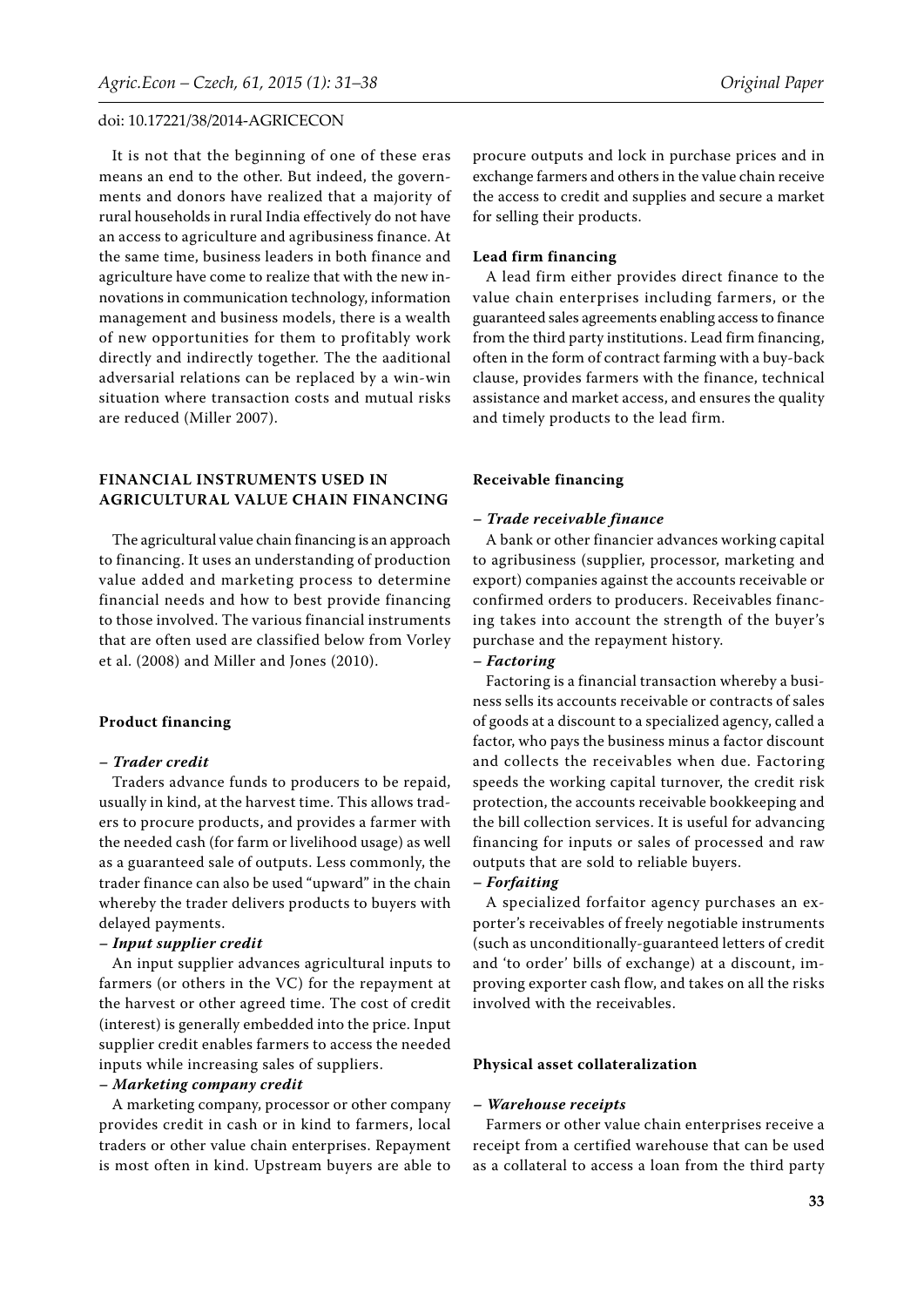financial institutions against the security of goods in an independently controlled warehouse. Such systems ensure to quality of inventory, and enable sellers to retain outputs and have opportunity to sell for a higher price during the off-season or other later date.

*– Repurchase agreements (Repos)* 

A buyer receives securities as collateral and agrees to repurchase those at a later date. Commodities are stored with accredited collateral managers who issue receipts with the agreed conditions for repurchase. The repurchase agreements provide a buy-back obligation on sales, and are therefore employed by trading firms to obtain access to more and cheaper funding due to that security.

## *– Financial lease (Lease-purchase)*

A purchase on credit that is designed as a lease with an agreement of the sale and ownership transfer once full payment is made. The financier maintains ownership of the said goods until the full payment is made making it easy to recover goods if the payment is not made while allowing agribusinesses and farmers to use and purchase machinery, vehicles and other large ticket items without requiring the collateral otherwise needed for such a purchase.

## **Risk mitigation product**

**–** *Insurance* products are used to reduce risks by pooling the regular payments of many clients and paying out to those affected by disasters. Payment schedules are set according to the statistical data of loss occurrence; and mitigate the effects of loss to farmers and others in the value chain from natural disasters and other calamities.

**–** *Forward contracts* is a sales agreement between two parties to buy/sell an asset at a set price and at a specific point of time in the future, both variables agreed to at the time of sale. Forward contracts allow the price hedging of risk and can also be used as a collateral for obtaining credit.

**–** *Futures* are forward contracts that are standardized to be traded in futures exchanges. Standardization facilitates ready trading through commodity exchanges. Futures provide price hedging, allowing trade companies to offset the price risk of forward purchases with counter-balancing of futures sales.

# **Financial enhancement**

**–** *Securitization instrument:* Cash flow producing financial assets are pooled and repacked into

securities that are sold to investors. This provides financing that might not be available to smaller or shorter-term assets and includes instruments such as the collateralized debt obligations, while reducing the cost of financing on medium and longer-term assets. *– Loan guarantees:* Agricultural loan guarantees are offered by  $3<sup>rd</sup>$  parties (private or public) to enhance the attractiveness of finance by reducing lending risks. Guarantees are normally used in conjunction with other financial instruments, and can be offered by private or public sources to support increased lending to the agricultural sector.

**–** *Joint venture finance* is a form of shared owner equity finance between the private and/or public partners or shareholders. The joint venture finance creates opportunities for shared ownership, returns and risks, often with the complementary partner technical, natural, financial and market access resources.

# **AGRICULTURAL VALUE CHAIN FINANCING IN INDIA**

Farmers deposit their goods into a warehouse; as indicated, their asset can be as little as one bag of product. Grading is done. Now, the farmer has an electronic warehouse receipt, and he/she can use it in whatever that he/she wants. The people can fill out loan forms and then that electronic receipt is pledged against finance. The farmer does not need to enter into any bank office; the farmer does not need to meet any bank officer, and the bank does not need to have offices all over the place, and it uses the warehouses as its agents. If the farmer wants to sell his/her products, there is no problem: he/she can put it into our electronic trading platform; he/ she can put a minimum price that he/she is willing to accept; he/she can sell at the best price available, and he/she can even link the finance and the trades: basically, automatic reimbursements of the bank once his/her goods are sold. And the buyer, if he/ she wants to finance, he/she does not need to have a working capital burden; only the moment that the goods leave the warehouse he/she will need to finance the warehouse, he/she will need to finance the goods. This can be linked to the ATMs, smart cards, which allow the farmers to get cash almost immediately against the goods they put into a warehouse.

The total agricultural credit has been rising steadily each year and it has crossed Rs. 5 lakh crore in the FY 2011–12. However, the bank credit has predominantly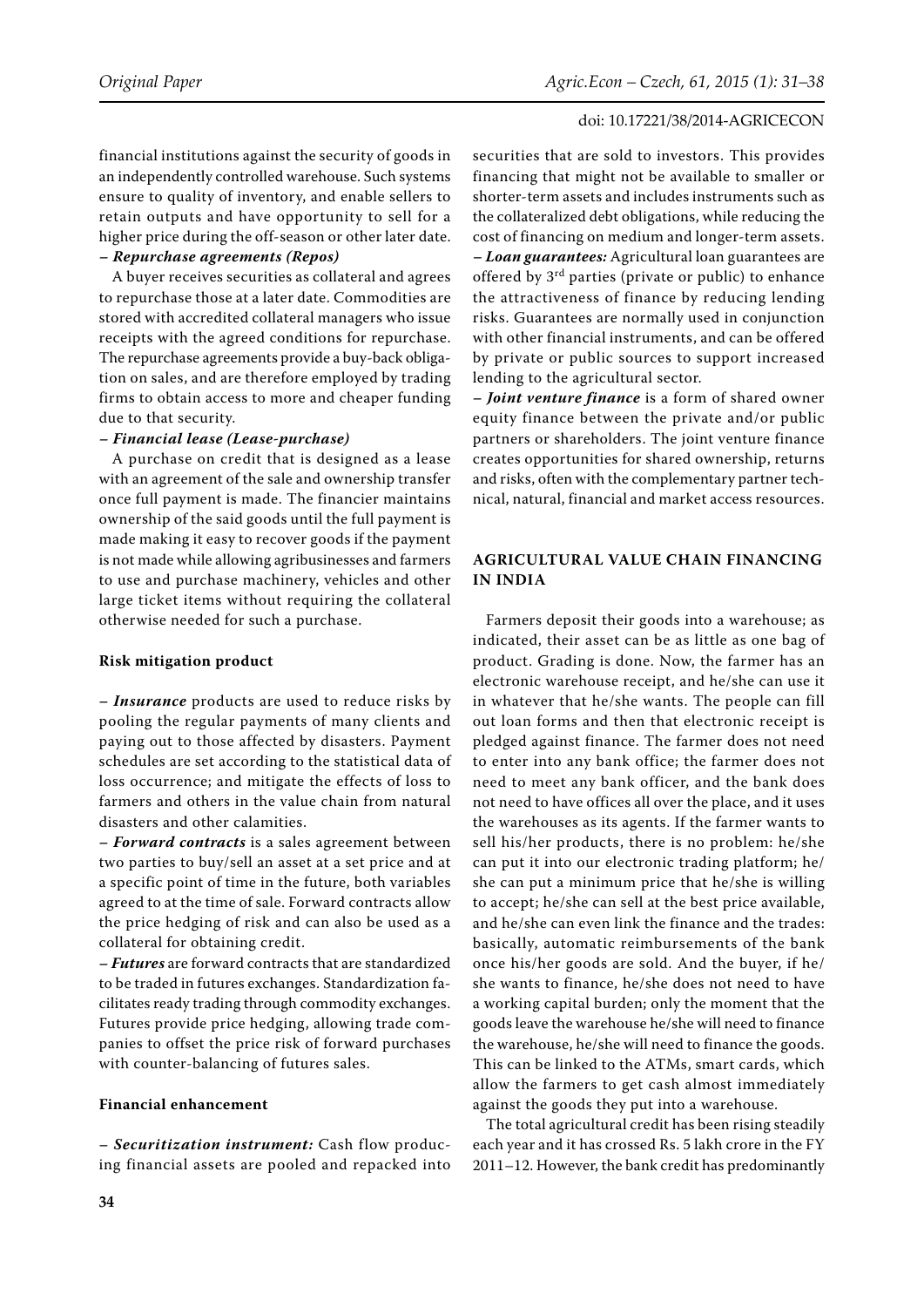

been crop loans and there are significant opportunities in other areas of the agricultural value chain for the banks to finance and provide the necessary impetus to this sector. It is important that banks not only finance production but finance productivity (CAFRAL 2012).

## **– I***ntegrated agriculture development projects*

The Balasore project by the NABARD and the Million Farmers' Initiative by the FICCI and the Small Farmers' Agri-business Consortium (SFAC) are two excellent examples of the integrated agriculture development projects which are outcome focused and ensure a holistic approach to the agriculture growth through the integration of all stakeholders like farmers, input providers, extension services, government subsidies, financing and technology. This provides more opportunities for financing in addition to crop loans, such as the bank credit for soil testing facilities, farm mechanization, extension services and storage. A close monitoring and integrated approach of the project would also result in lower risks for the banks.

# **–** *Leveraging the business correspondent model*

The Business Correspondent (BC) model provides a tremendous flexibility to banks to expand outreach in the remote areas. The Union Bank of India and the NDDB project for milk pourers is one such example of how the payment mechanisms at the last mile can be made efficient through use of technology and partnership with the BCs. An imaginative use of the BC model by the banks combined with the mobile, smart card, internet and other technologies can result in a significant increase in the outreach of the bank credit at an affordable cost.

## **–** *Warehouse construction financing*

As per the National Collateral Management Services Limited (NCMSL), there is a total warehousing gap of 35 MT, which presents an opportunity for private entrepreneurs and banks to finance the new capacity creation. Land acquisition is a major hurdle in the warehouse construction and this can be addressed by exploring partnerships with the PACs for land lease. The Grameen Bhandaran Yojana, the Central Sector Capital Investment Subsidy Scheme and the NABARD refinance facility is available for construction of warehouses. The long construction and gestation period of warehouses requires longterm loan products from the banks. The existing 7 year period for repayment of loan to be eligible for interest subvention is too short.

## **–** *Warehouse receipt financing*

The Warehouse Development Regulatory Authority (WDRA) has launched the Negotiable Warehouse Receipt (NWR) System whereby the warehouse receipts issued by the warehouses registered with the WDRA would become a fully negotiable instrument backed by the Central Legislation. Banks should insist on the accreditation of warehouses and provide better lending rates and margins against the NWRs. The NWRs can also be used as a tool for procurement which would result in reduced carrying cost, better prices for farmers and less wastage. The WDRA would soon be launching electronic warehouse receipts and also an accreditation model for cold storages.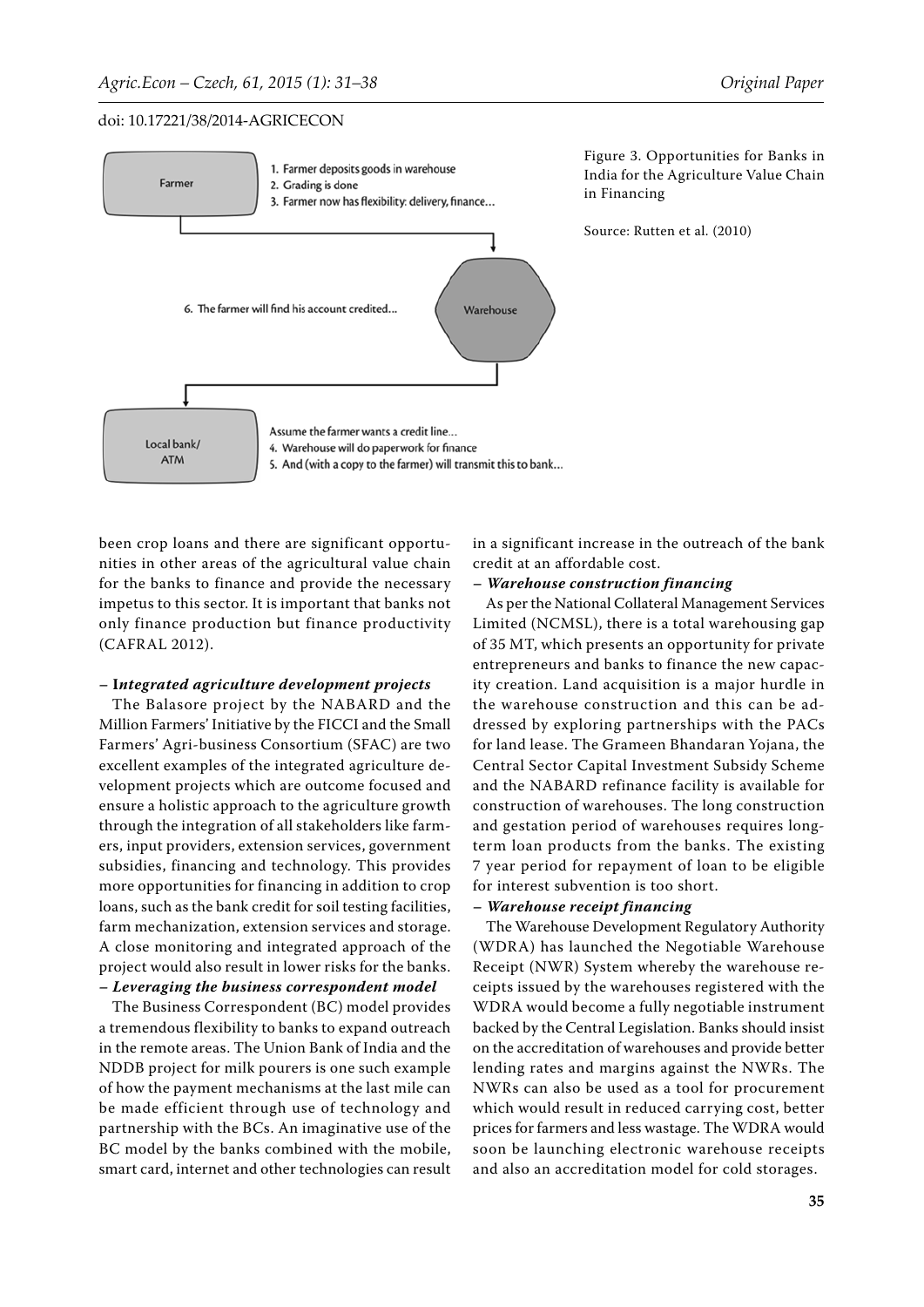# *– Cold chain financing*

Presently the production of fruits and vegetables is 150 MT and the cold storage capacity is only 23 MT. There is tremendous opportunity for financing the Deep Freezers, Ripening Chamber, Cold store, Bulk milk coolers, etc. Projects of apples in Kinnaur, Himachal Pradesh, and bananas in Tamil Nadu have demonstrated that the cold chain is viable. Specific commodities should be identified from specific states and then a complete value chain and branding is created around them. The Ministry of Food Processing is offering subsidies. The Blue Star Ltd., a key supplier of the cold chain equipment, is working extensively in different states to create a complete value chain for various fruits.

# *– Dairy financing*

Financing individual famers with 2–3 animals is not a viable approach to dairy development. Farmers are looking at establishing dairy farms on a commercial basis. Banks should look at larger size projects with a holistic approach, i.e. to have a say in selection of better breeds, look at breeding policies, and to include scientific animal nutrition components and practices that result in lower feed cost and higher yield. Capital investments such as bulk milk coolers, processing units, etc. should be included in the project cost. The Hatsun dairy model and the Gokul dairy female calf rearing programme, are good examples where the dairy not only does procurement but also provides a range of the extension services to the farmers like breeding, feeding, etc.

## *– Contract farming*

The model APMC Act provides for permitting contract farming by the registration of contracts with APMCs, allowing the purchase of contracted produce directly from farmers outside the market yards, and the exemption of the market fee on such purchases. There have been examples of a successful implementation of contract farming projects such as the potato farming programme in the West Bengal. However, more than the enforceability of contracts the key to success lies in winning the farmer loyalty through "contact farming" i.e. to have a multiple pronged engagement with the farmer. Banks could look at providing a whole basket of products such as loans, insurance, savings, payment solutions.

## *–Funding start up entrepreneurs*

In order to meet the huge growth challenge ahead, there is a need for thousands of new enterprises to enter the eco-system across the entire spectrum of the agro value chain. Banks through the hassle-free

provision of credit should encourage such enterprises with viable business propositions.

# *– Agricultural extension services and agricultural infrastructure projects*

Many service providers are providing the information dissemination, technical inputs and extension services at the doorstep of farmers through use innovative technologies and personal contact programmes. The Kisan call centres in vernacular languages are being extensively used by farmers and are helpful in the problem resolution and providing expert advice. Studies have demonstrated a positive impact in the farmer's productivity/income through sustained use of extension practices. Banks should integrate the use of extension services in their project plan. Agricultural infrastructure projects such as the Mega Food Parks, Terminal Markets, etc. should be encouraged for funding by banks with the support of the government in providing subsidies and facilitating approvals for such projects.

# *– Drip irrigation*

The concept of the drip irrigation has proven to be beneficial in dry crops like cotton as well as for the water guzzling crop like sugarcane. The Jain Irrigation Banks could explore opportunities of funding drip irrigation projects and also include the awarenessbuilding programmes for farmers which educate them about the optimal water utilization.

# **RISK MANAGEMENT IN COMMODITY FINANCE**

The series of loan products targeting different parts of the value chain and, what can be seen there, are different loan products for different parts of the chain. Now, this is different for value chain financing, which does not have different products, which basically moves money alongside the way that the commodities themselves move (Rutten et al. 2010).

*How to manage risk at every step in agricultural lending?* **(**Kosodiy and Bondarenko 2008)

- Ensure demand for crops
- Create proper policies and procedures
- Assess real financing needs
- Establish appropriate guarantees on individual loan
- Diversify the loan portfolio
- Adapt loan terms according to the crop season
- Distribute loans in vouchers
- Encourage farmers to diversity crops.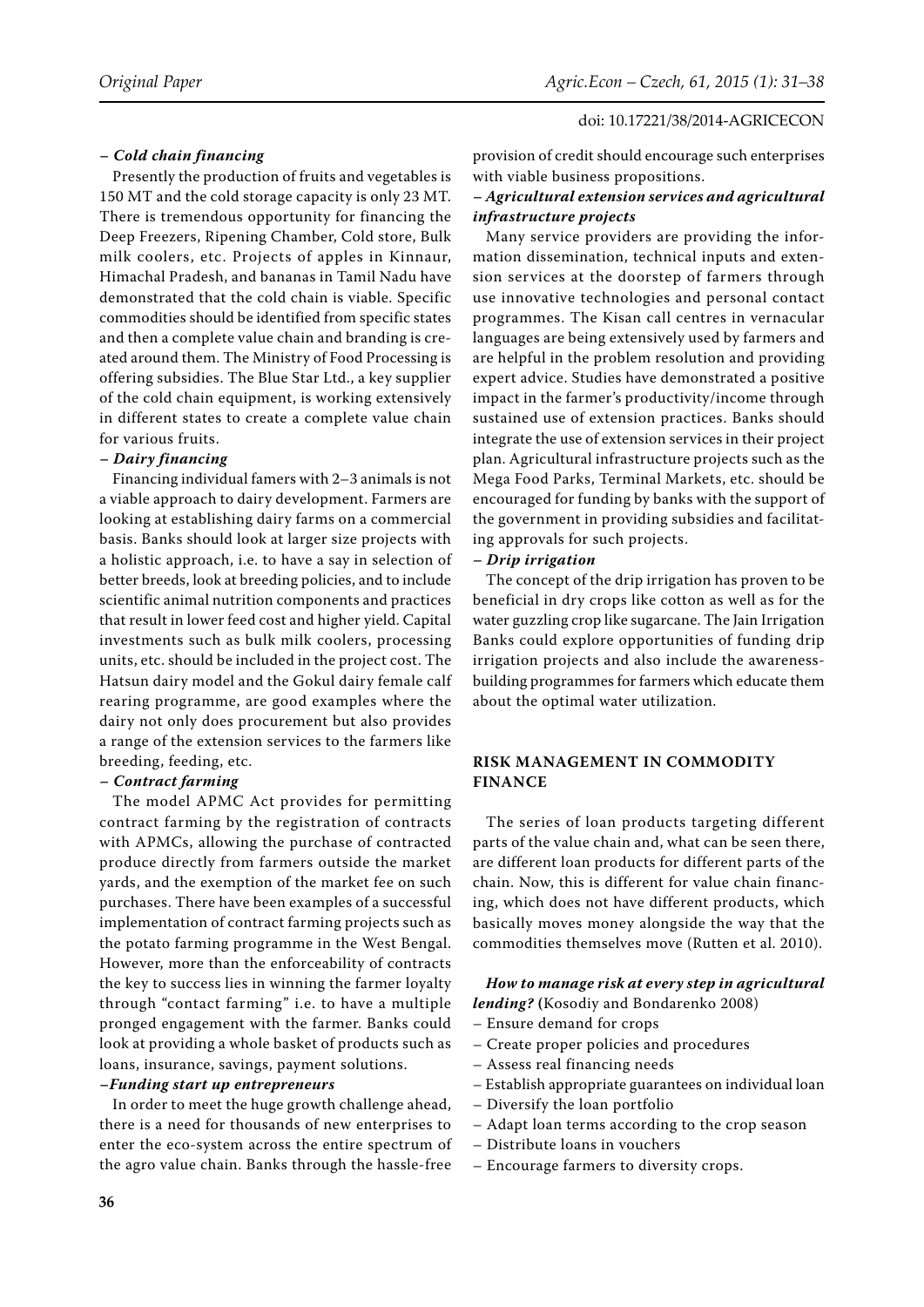

Figure 4. Value chain financing for seeds and edible oil in India

The farmer, buyer and credit union should all be involved in deciding which crop is the best suited for the value chain. Some factors to consider include:

- Crop value
- Market demand
- Availability of inputs
- Ease of transport
- Climate and growing conditions
- Farmers' experience and ability to perform labour
- Monitoring crop performance
- Receiving payment through credit union.

# **CONCLUSION**

*For a successful value chain financing (*Quiros 2006, Gonzalez-Vega 2006):

- Solid financial institutions that have offices near the producers and are committed to the rural sector.
- Organized producer groups with market potential.
- Basic infrastructure including roads, electricity and telephone networks.

Legal systems that enforce contracts and provide some type of the land ownership documentation (not necessarily a title).

– End buyers who are willing to actively participate in the value chain.

- Staff members who meet a basic profile to manage the process.
- Projects or private providers of technical assistance.
- Access to basic, reliable market data either through public sources or other value chain participants.

# **REFERENCES**

- Agricultural Value Chain Finance: Journey of Life on Earth. Available at www.fao.org/docrep/010/i0016e/ i0016e00.htm
- CAFRAL (2012): Financing Agricultural Growth. Summary of Dicussion. Available at http://www.docstoc. com/docs/167077517/Financing-Agriculture-Growth- ---CAFRAL
- Clark R. (2010): Credit unions and agricultural value chain finance. In: Agricultural Value chain finance, Costa Rica, February 22–24, 2010.
- Gonzalez-Vega C. (2006): Modern value chains: towards the creation and strengthening of creditworthiness. In: Agricultural Value Chain Finance. Costa Rica, May 16–18, 2006.
- Kosodiy R., Bondarenko A. (2008): Value Chain Approach to Rural Finance. In: IAMO Forum 2008, Halle (Saale), June 25–27, 2008.
- Miller C. (2007): Setting the stage: Value chain financing in Africa. FAO.